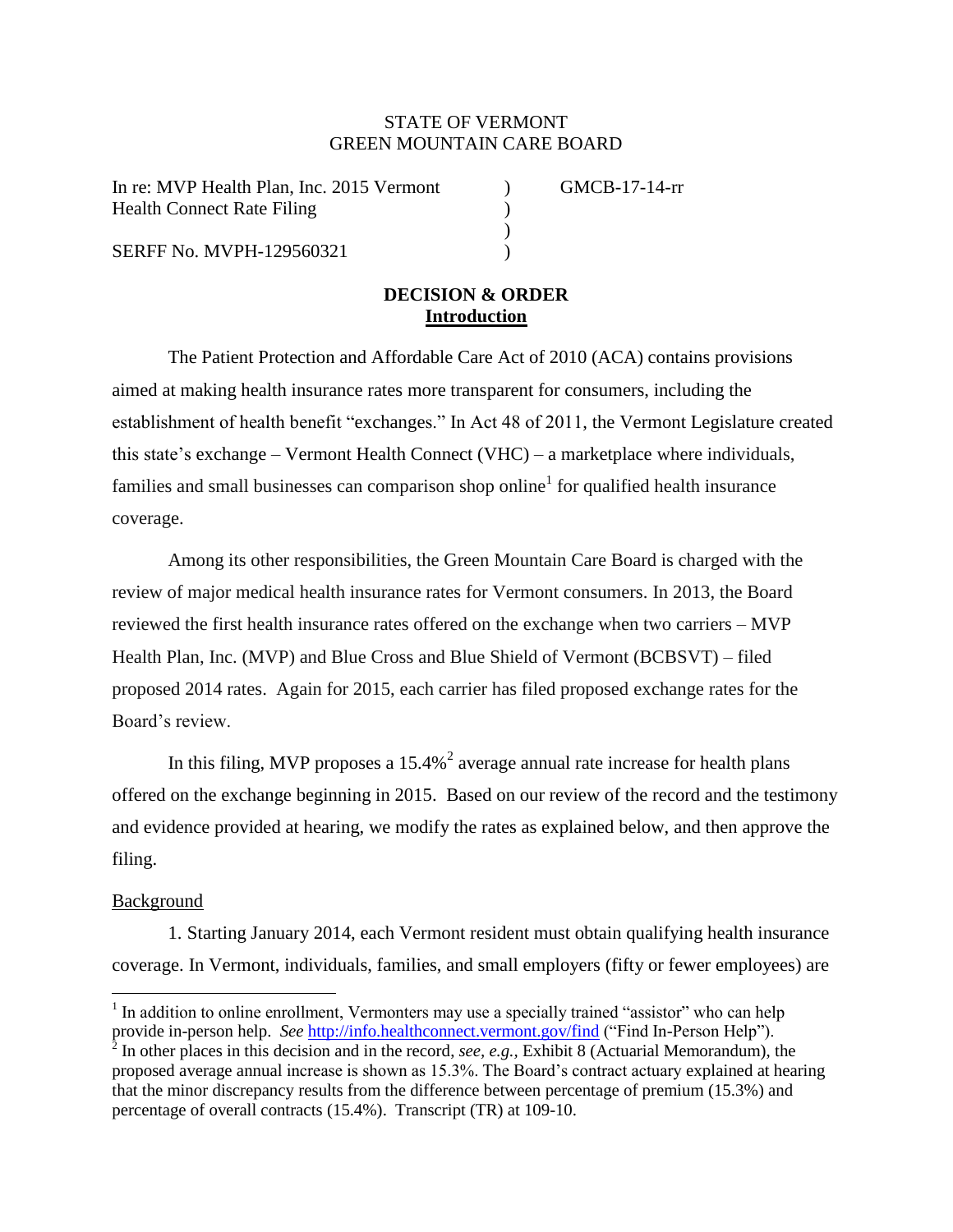required to purchase their plans through the exchange. The rates are based on a single risk pool which includes the individual and small group markets.

2. Plans are offered to consumers in five categories, including four "metal" levels – bronze, silver, gold and platinum. The metal levels are based on the cost to the insurer relative to that of the policyholder. For example, a bronze plan will have the least expensive premium, but the insurer will pay a smaller portion of the cost of the consumer's health care. A platinum plan will require the consumer to pay a higher premium, but a larger percentage of the cost of care will be paid by the insurer. In addition to the metal level plans, catastrophic coverage is available primarily to persons under thirty years of age.<sup>3</sup>

3. Health insurance plans offered on the exchange must be affordable. Individuals enrolling for coverage who do not have employer-sponsored insurance may be eligible for federal premium assistance depending on their household income. *See* 26 U.S.C. §36B (Refundable credit for coverage under a qualified health plan). Vermont has chosen to further reduce the cost of health insurance by capping the percentage of household income that eligible individuals and families pay for health insurance premiums and by offering subsidies for lower deductibles and co-payments.

4. All plans offered on the exchange must include specific services known as "essential health benefits" (EHBs): (1) ambulatory patient services; (2) emergency services; (3) hospitalization; (4) maternity and newborn care; (5) mental health and substance use disorder services, including behavioral health treatment; (6) prescription drugs; (7) rehabilitative and habilitative services and devices; (8) laboratory services; (9) preventive and wellness services and chronic disease management; and (10) pediatric services, including oral and vision care.

5. In Vermont, health insurance rate review has historically fallen under the authority of the Department of Financial Regulation (Department). In Act 48, the Vermont Legislature created a role for the newly-formed Green Mountain Care Board, and from 2012 until January 2014, the Board shared the responsibility for rate review with the Department. Under the twotiered process, the Department received the filing and conducted an actuarial analysis before making a recommendation to the Board that it approve, modify, or disapprove the rate. The 2014 Exchange rates were reviewed under this bifurcated process.

 $\overline{\phantom{a}}$ 

<sup>&</sup>lt;sup>3</sup> Catastrophic coverage is characterized by low premiums and high deductibles, and individuals enrolled in catastrophic plans do not qualify for income-based subsidies.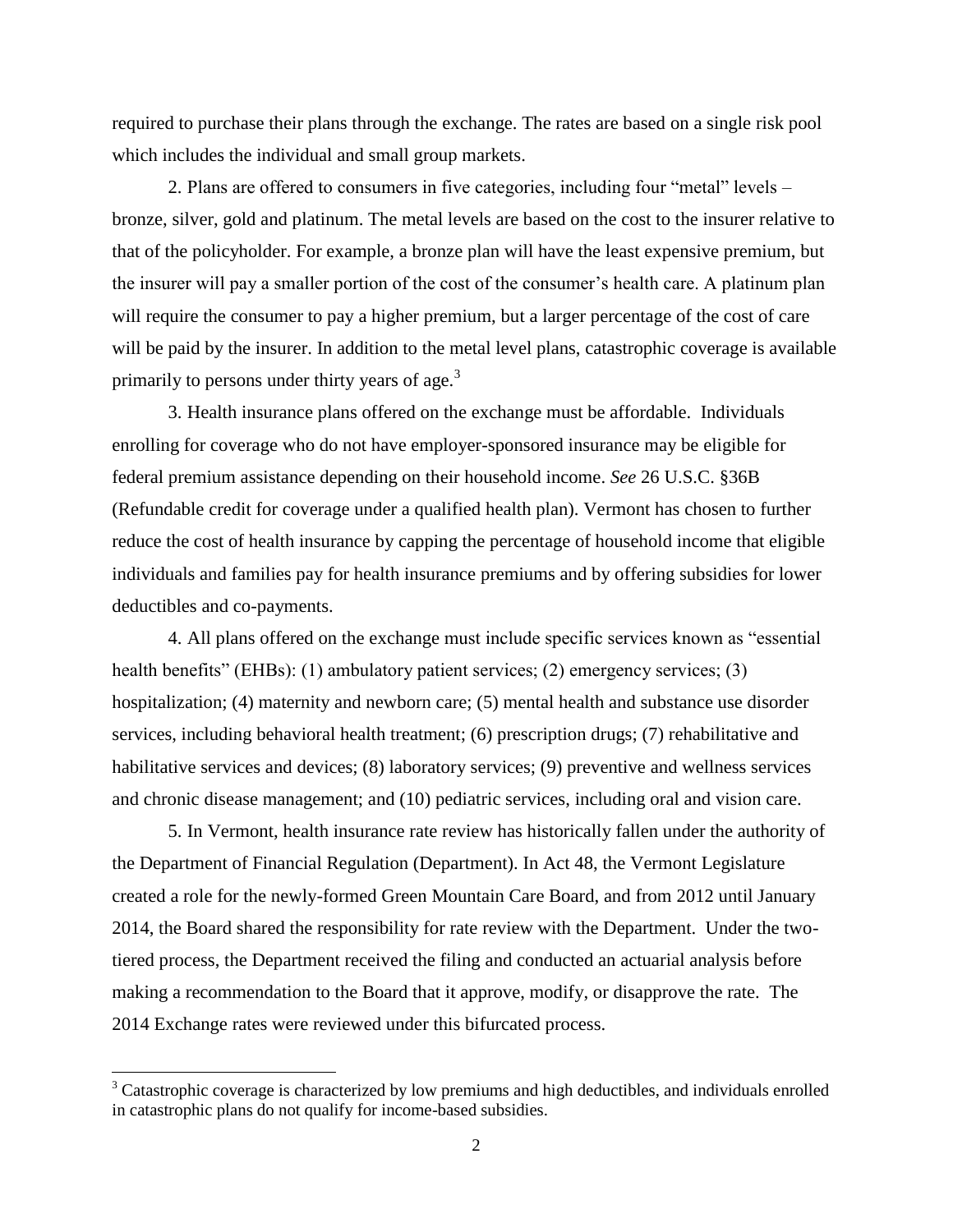6. The Legislature expanded the Board's rate review authority when it enacted Act 79 of 2013, and beginning January 1, 2014, the Board became primary reviewer of major medical health insurance rates, with the Department retaining the limited role of advising the Board on the issue of insurer solvency. No. 79, § 5c, *eff*. Jan. 1, 2014. In conjunction with its expanded role, the Board entered into a contract with Lewis & Ellis (L&E), an actuarial firm that supports the Board's decision-making process by providing actuarial analysis of health insurance rate submissions.

7. Last year, this Board for the first time reviewed MVP's exchange rates for the coverage period from January 1, 2014 to December 31, 2014. In our Decision and Order of July 8, 2013, we modified MVP's filing, resulting in an approximate 5.3% reduction in its proposed average annual rate.<sup>4</sup> *In re: MVP Health Plan, Inc. 2014 Vermont Exchange Rate Filing*, Docket no. GMCB 015-13-rr, *available at*

[http://gmcboard.vermont.gov/sites/gmcboard/files/GMCB\\_Docket\\_01513rr\\_Decision.pdf](http://gmcboard.vermont.gov/sites/gmcboard/files/GMCB_Docket_01513rr_Decision.pdf) Procedural History

8. On June 2, 2014, MVP filed its 2015 Vermont Exchange Products Rate Filing with the Board through the System for Electronic Rate and Form Filing (SERFF). The SERFF filing outlined the development of MVP's proposed exchange rates for coverage commencing January 1, 2015. See Exhibit 1 (SERFF Filing)<sup>5</sup> available at

[http://ratereview.vermont.gov/sites/dfr/files/017\\_14rr\\_7\\_21\\_14.pdf.](http://ratereview.vermont.gov/sites/dfr/files/017_14rr_7_21_14.pdf)

 $\overline{\phantom{a}}$ 

9. On June 4, 2014, the Office of Health Care Advocate (HCA), a division of Vermont Legal Aid that represents the interests of consumers of Vermont health care, entered a Notice of Appearance. *See* [http://ratereview.vermont.gov/sites/dfr/files/017\\_14rr\\_HCA\\_NOA.pdf.](http://ratereview.vermont.gov/sites/dfr/files/017_14rr_HCA_NOA.pdf)

10. L&E conducted an actuarial review of the filing for the Board, including a series of follow-up questions and requests for additional information from MVP. Taking MVP's responses into consideration, L&E issued an actuarial memorandum summarizing its analysis and recommendations for modification. The memorandum was posted to the Board's rate review website on August 1, 2014. *See* Exhibit 8; *available at*

http://ratereview.vermont.gov/sites/dfr/files/017\_14rr\_Final\_Actuarial\_Memo.pdf.

<sup>&</sup>lt;sup>4</sup> Because cost sharing and benefits will vary among plans, the 5.3% decrease to 2014 proposed rates also varies depending on plan.

<sup>&</sup>lt;sup>5</sup> The exhibits referred to in this decision were admitted into evidence either by stipulation or upon motion at hearing.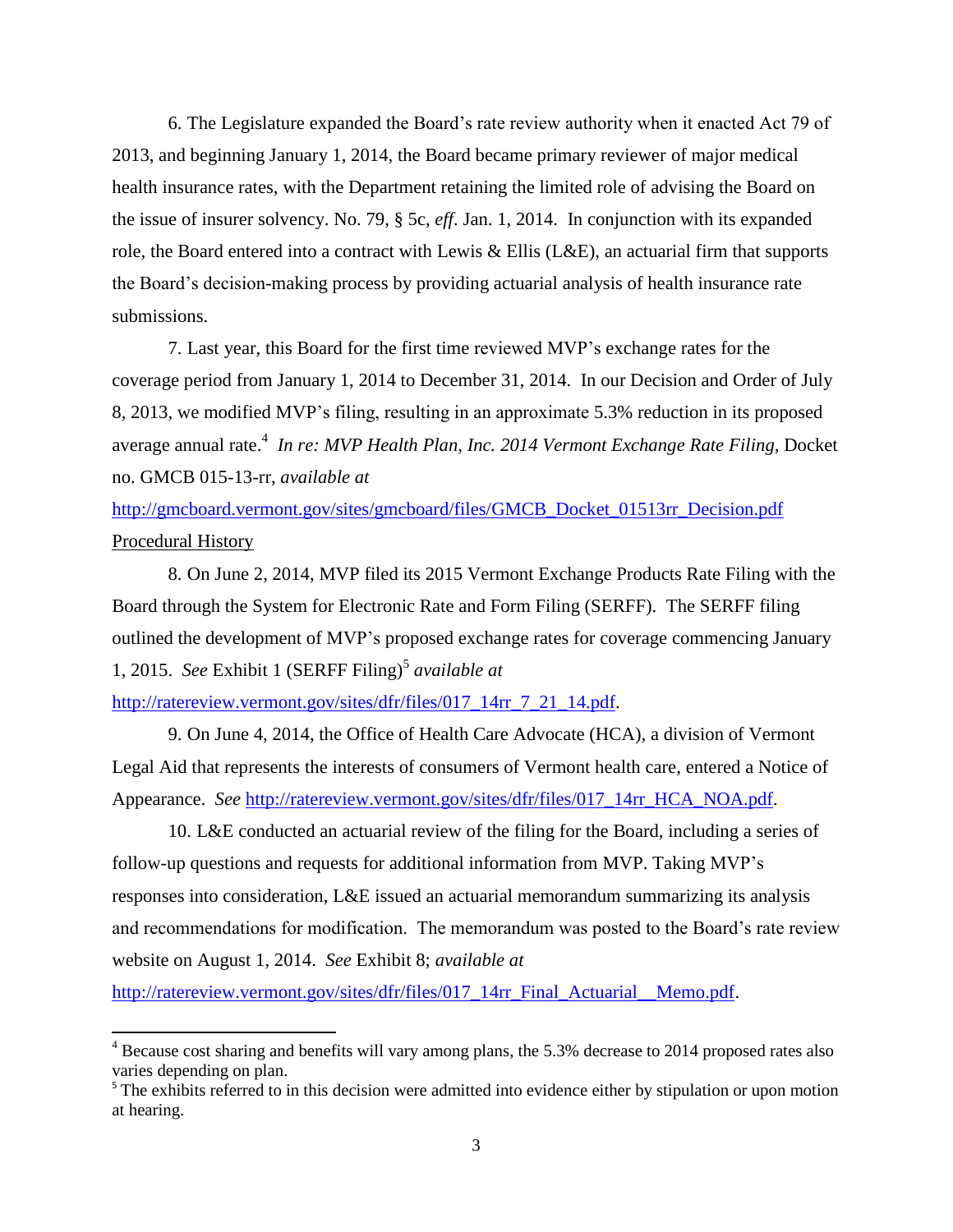11. L&E recommends three modifications to the filing prior to approval of the rates: first, that MVP reduce its pharmacy trend from 9.0% to 8.4%; second, that it increase the projected index rate by 2.8% to account for the change in demographics; and third, that it reduce the single contract conversion factor from 1.165 to 1.098. L&E calculates that if all of the modifications were adopted, they would reduce the overall rate increase from 15.3% to 11.6%. L&E opined that after modification, the filing would not produce rates that are excessive, inadequate or unfairly discriminatory. *Id*.

12. On July 28, 2014, the Department issued an opinion and analysis of the impact of MVP's rate filing on the company's solvency. Noting that MVP is one of two Vermont-licensed insurers domiciled in New York that are members of MVP Health Care, Inc. holding company system, the Department opined that the rates as proposed would not materially impact the solvency and surplus of MVP or of the holding company. Exhibit 7.

13. The Board held a public administrative hearing on August 13, 2014 in Room 11 of the Vermont Statehouse. Judith Henkin served as hearing officer by designation of Board chair Al Gobeille. Gary F. Karnedy, Esq. of Primmer Piper Eggleston & Cramer PC represented MVP. MVP Vice President and Chief Actuary Pete Lopatka testified for the carrier.<sup>6</sup> Kaili Kuiper, Esq. and Lila Richardson, Esq. appeared for the HCA and presented testimony of independent actuary Donna Novak, principal of NovaRest Actuarial Services. The Department's general counsel, David Cassetty, testified regarding the Department's solvency analysis and opinion. In addition, L&E actuary Jackie Lee testified about L&E's actuarial review and recommendations to the Board.

14. The Board accepted public comments on the proposed rates for both MVP and BCBSVT from June 3, 2014 through August 18, 2014. During that period, the Board received 275 comments, 234 of which are based on a template provided to consumers and submitted to the Board by the Vermont Public Interest Research Group (VPIRG). Although some of the VPIRG comments include personal observations and details, each reference both MVP and BCBSVT and state that the proposed rate increases are not affordable. In addition to the VPIRG submission, the Board received 11 comments that specifically address MVP's proposed rate increase, three that address the proposed rate increases in general, and 29 that address only

 $\overline{\phantom{a}}$ 

<sup>&</sup>lt;sup>6</sup> MVP actuary Matt Lombardo also testified briefly to provide clarification concerning the company's proposed pharmacy trend. TR at 76.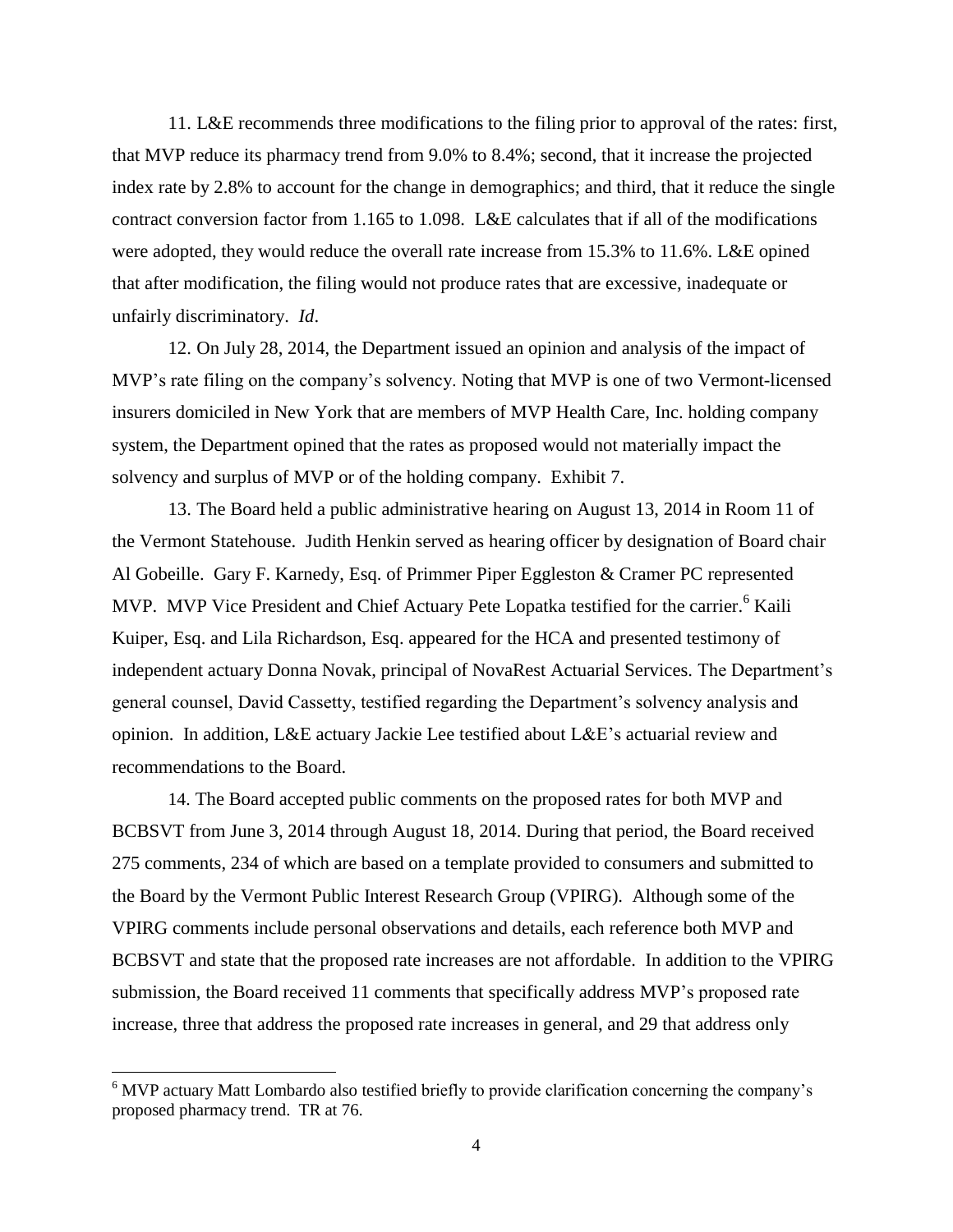BCBSVT's proposed rate increase. Virtually all of the comments characterize the impact of the requested rates as unaffordable for Vermonters and encourage the Board to control the cost of health insurance premiums. *See* Public Comments, *available at* [http://ratereview.vermont.gov/Exchange\\_Public\\_Comment.](http://ratereview.vermont.gov/Exchange_Public_Comment)

### **Findings of Fact**

#### Nature of the Filing

 $\overline{a}$ 

15. MVP is a non-profit health insurer domiciled in New York and licensed as a health maintenance organization (HMO) in New York and Vermont. MVP is a subsidiary of MVP Health Care, Inc., a New York corporation that transacts health insurance business through a variety of for-profit and not-for-profit subsidiaries. MVP offers HMO products to individuals and employers in the small and large group markets in Vermont.

16. MVP offers consumers purchasing on the exchange both standard plans, which are not unique to the carrier, and non-standard plans. The standard plans provide benefits approved by the Board and include coverage for all EHBs. The non-standard plans are specific to MVP but must still comply with all requirements for participation in the exchange.

17. There are currently 2,371 policyholders and 4,798 covered lives in MVP's 2014 exchange plans. MVP estimates it will have approximately the same membership in 2015. MVP's Rate Development

18. MVP developed its 2015 exchange rates utilizing paid claims from its small group EPO, small group PPO, small group HMO, small group  $HDHP<sup>7</sup>$  and individual indemnity books of business from January 1, 2013 through December 31, 2013, with payment through March 31, 2014 (the "experience period"). Exhibit 1 at 59.

19. MVP projected the experience period claims forward to the rating period using a 9.0% pharmacy trend and 6.6% medical trend. $8$ 

 $<sup>7</sup>$  An EPO (exclusive provider organization) is a managed care plan that only covers services provided by</sup> network providers, except in an emergency. A PPO (preferred provider organization) is a health care plan that contracts with medical providers to create a network of participating (preferred) providers. HDHP refers to "high deductible health plan."

<sup>&</sup>lt;sup>8</sup> In the most basic terms, trend refers to the change in cost of healthcare and consists of utilization (frequency of use of the product or service) and unit cost.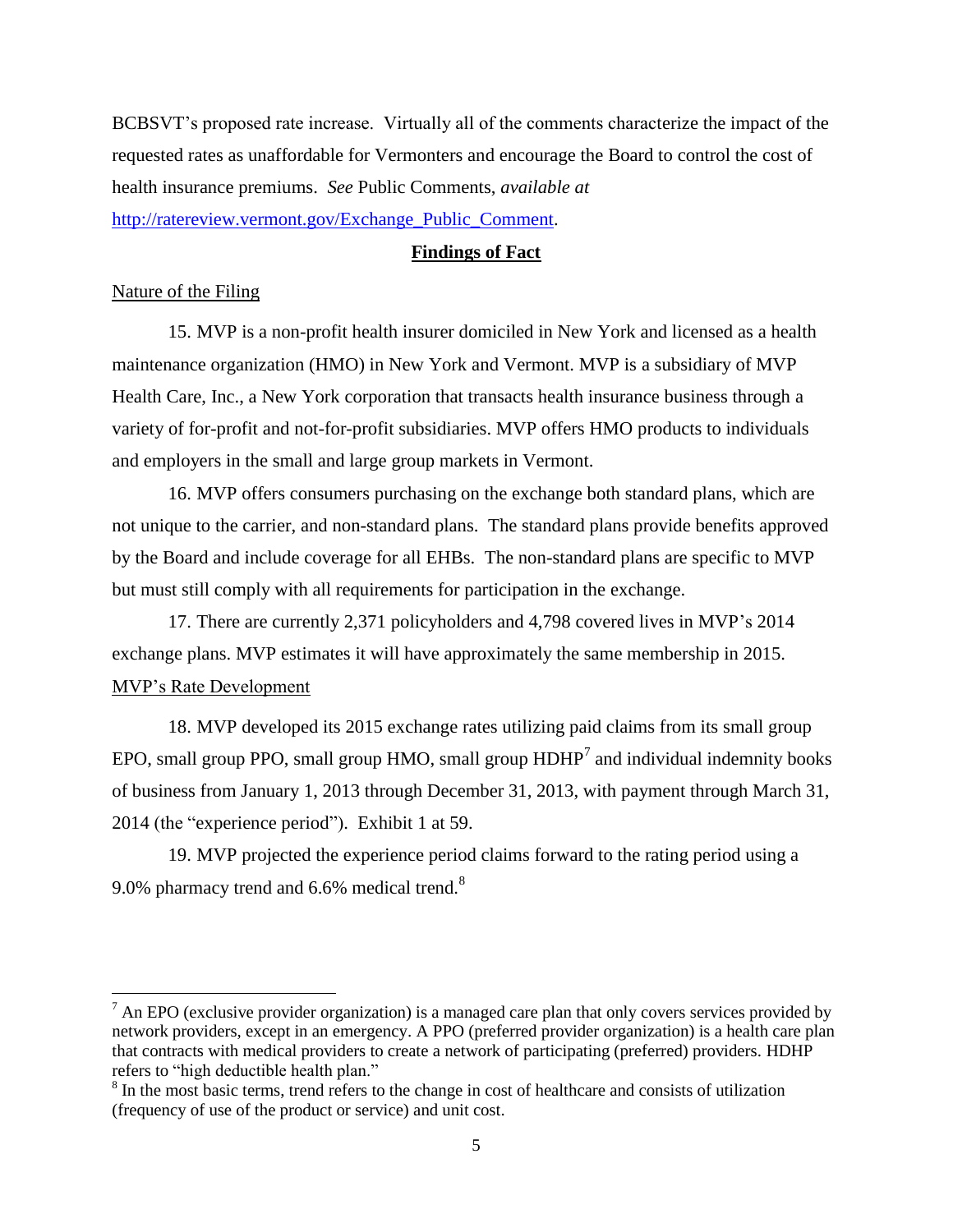20. MVP developed its medical trend applying a 0.0% utilization trend assumption and an assumed unit cost that reflects actual and estimated increases from MVP's provider network. Exhibit 1 at 70.

21. Rather than using MVP's historical data to calculate its pharmacy trend, MVP's new pharmacy benefit manager (PBM), CVS Caremark, supplied MVP with a 9.0% estimate of expected changes to pharmacy costs and prescription drug utilization based on national data. Exhibit 1 at 70.

22. MVP proposes a 9.5% administrative load to cover its expenses to market, sell and administer health insurance products. The 9.5% administrative costs charge is equivalent to \$40.60 per-member per-month (PMPM). For 2013, MVP's actual cost to deliver small group and individual products was \$45.58 PMPM. TR at 48-50.

23. In addition to the administrative load, MVP proposes to charge 0.4% for its members to gain expanded access to a national network of providers. *Id*. at 48.

24. MVP proposes a 1.5% contribution to surplus, the same as its 2014 exchange filing request. Exhibit 7.<sup>9</sup>

### L&E's Analysis and Recommendations

 $\overline{a}$ 

25. L&E recommends that the Board make three modifications to MVP's filing. First, it recommends that the carrier lower its pharmacy trend from 9.0% to 8.4%. L&E reasons that MVP did not base its trend on its own book of business or Vermont-specific data, and that 8.4% – the same pharmacy trend "used by Vermont's largest carrier based on state-specific experience," – is a more reliable indicator of actual trend than the estimate based on national data provided by its PBM. Exhibit 8 at 5, n.7.

26. Second, L&E maintains that MVP did not properly adjust for demographics in its rate development. L&E recommends that MVP apply a demographic adjustment factor of 1.028. *Id*. at 5.

27. Last, L&E advises that MVP must also adjust the single contract conversion factor – an adjustment that reflects the composition of enrollment tiers and average contract size

<sup>9</sup> For 2014, we reduced the requested 1.5% contribution to surplus to 0.5%. *See In re: MVP Health Plan, Inc. 2014 Vermont Exchange Rate Filing* at 11-12, *available at* [http://gmcboard.vermont.gov/sites/gmcboard/files/GMCB\\_Docket\\_01513rr\\_Decision.pdf.](http://gmcboard.vermont.gov/sites/gmcboard/files/GMCB_Docket_01513rr_Decision.pdf)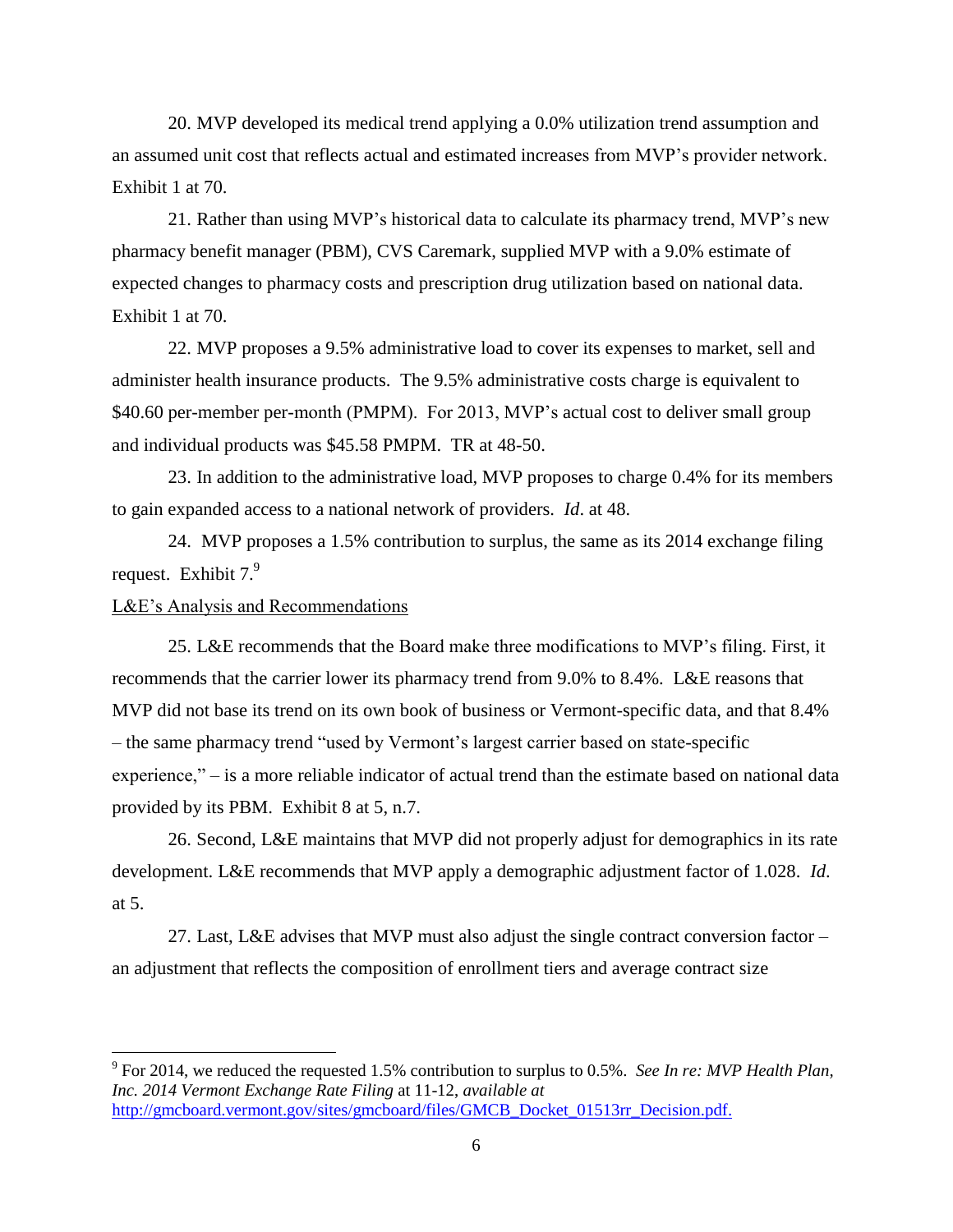(members per contract) – using its actual 2014 enrollment instead of 2013 enrollment. This modification would decrease the factor from 16.5% to 9.8%. *Id*. at 7.

28. If the Board accepted all of L&E's recommendations, MVP's rate increase would be reduced from 15.3% to 11.6%.

The HCA's Actuarial Report, Supplemental Report and Testimony

29. The HCA's expert witness, Donna Novak, provided an actuarial report that outlined her analysis of the filing, a supplemental analysis, and also testified at hearing. Novak has extensive experience as an actuary, worked as an advisor to the U.S. Department of Health and Human Services (HHS) concerning ACA implementation, and has provided analysis of ACA and non-ACA rate filings for state regulators and on behalf of state health care advocates. Exhibit 9 at 18-21.

30. In her August 5, 2014 report, Novak made three recommendations for changes to the filing. First, she asserted that MVP made an error in its federal Uniform Rate Review Template (URRT), causing an error in calculation of its manual rate; second, she agreed with L&E that MVP's pharmacy trend should not be based solely on national data; and third, she recommended that MVP reduce its administrative expenses by 1.0%. In addition to her recommendations, she opined that due to its strong financial health, MVP could reduce its contribution to surplus from 1.5% to 1.0%. Exhibit 9.

31. Specifically addressing L&E's recommendations, Novak advised that other than the issue of pharmacy trend, she could not comment because L&E had not "provide[d] quantitative support for its calculation[s] of the proposed change[s]." Exhibit 9 at 14.

32. On August 11, 2014, two days prior to the hearing, the HCA submitted a letter from Ms. Novak supplementing her report. Novak explained that she had not had "sufficient time to research two of L&E's recommendations" prior to completing her report, and having since spent more time "research [ing] the methodology and assumptions," she now agrees with L&E that there should be a change based on demographics and a change in the contract conversion factor. HCA Exhibit A.

33. At hearing, Novak elaborated on each of her recommendations. She explained that an error in the URRT resulted in an overstatement of the rate of approximately 0.5%. TR at 148-52.

34. As to her agreement with L&E that the pharmacy trend should not be based solely on national data, she acknowledged that there is "a range of methodologies that produces the most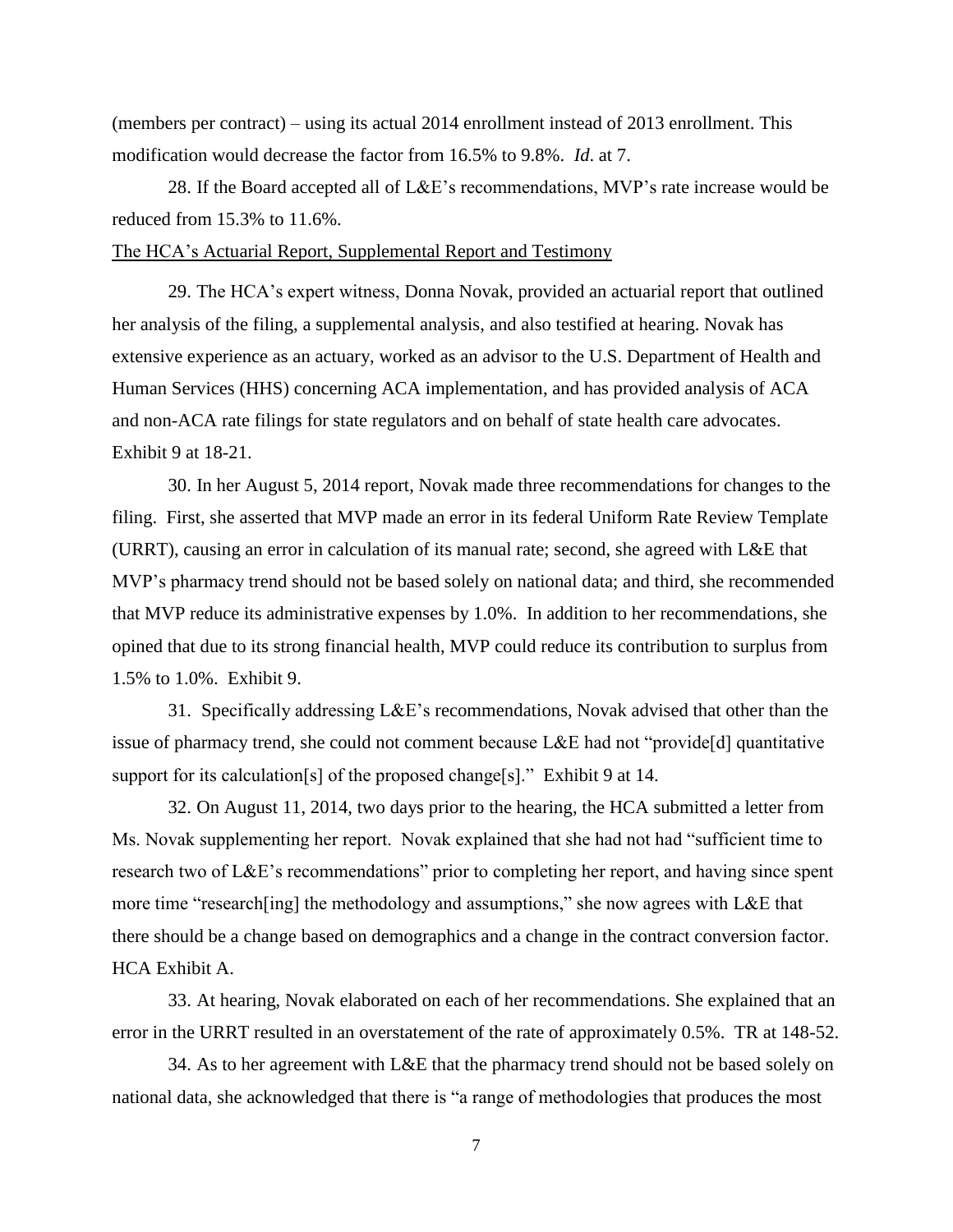accurate [pharmacy] trend," and that historical trend data may not be indicative of the reasonableness of future trend. Novak explained that she recalculated the trend using a "blend" of historical and proposed trend. TR at 145-46; 126.

35. Novak then advised the Board that because MVP's administrative load will increase by the overall approved rate increase, absent any downward modifications, the carrier's 2015 administrative costs would rise approximately 19.0% over 2014 costs. TR at 147; Exhibit 9 at 11.

#### MVP's Evidence and Testimony at Hearing

36. MVP disputes all of the issues raised by L&E and the HCA, and underscores that the two sets of actuaries – L&E and NovaRest – did not agree to the majority of the proposed modifications. *See, e.g.,* Exhibits 11, 12; MVP's Post-Hearing Memorandum (MVP Memo) at 3.

37. In contrast to L&E and the HCA's assertion that the pharmacy trend should not be based on national data provided by MVP's vendor, MVP maintains that its PBM has provided an accurate "expert view" of MVP's pharmacy trend. *Id.* at 4; TR at 38-41.

38. MVP also disagrees with L&E's proposed modification based on demographics, explaining that it appropriately made "a two percent reduction [from its 2013 experience] to account for morbidity improvement." TR at 41. MVP actuary Lopatka testified at hearing that age and morbidity are connected: "[A]ge is a big indicator of usage of health care services ... [a]nd so the older you are, call it sicker, the morbidity level, the more usage of health care." TR at 190-91.

39. Although MVP agrees with the HCA's contention that the URRT contains a mathematical error, it does not agree that the error has any impact on the rate because the specific calculation was "assigned zero percent credibility." TR at 45-47; 67-70. L&E agrees that the error on the URRT is inconsequential to the final rate, confirming this opinion in response to a written interrogatory from the HCA and again at hearing. Exhibit 13; TR at 128.

40. In response to the HCA's recommendation that MVP reduce its administrative load, MVP actuary Lopatka testified that MVP's proposed 2015 PMPM administrative costs are approximately \$5 lower than its 2013 actual costs. TR at 49. Lopatka explained that this shortfall results from company's "unique issue with critical mass" and that administrative costs are not the primary driver of the high cost of health care and rising premiums; rather, "[t]he primary major issue is the cost of hospital services, physician services and prescription drugs."

8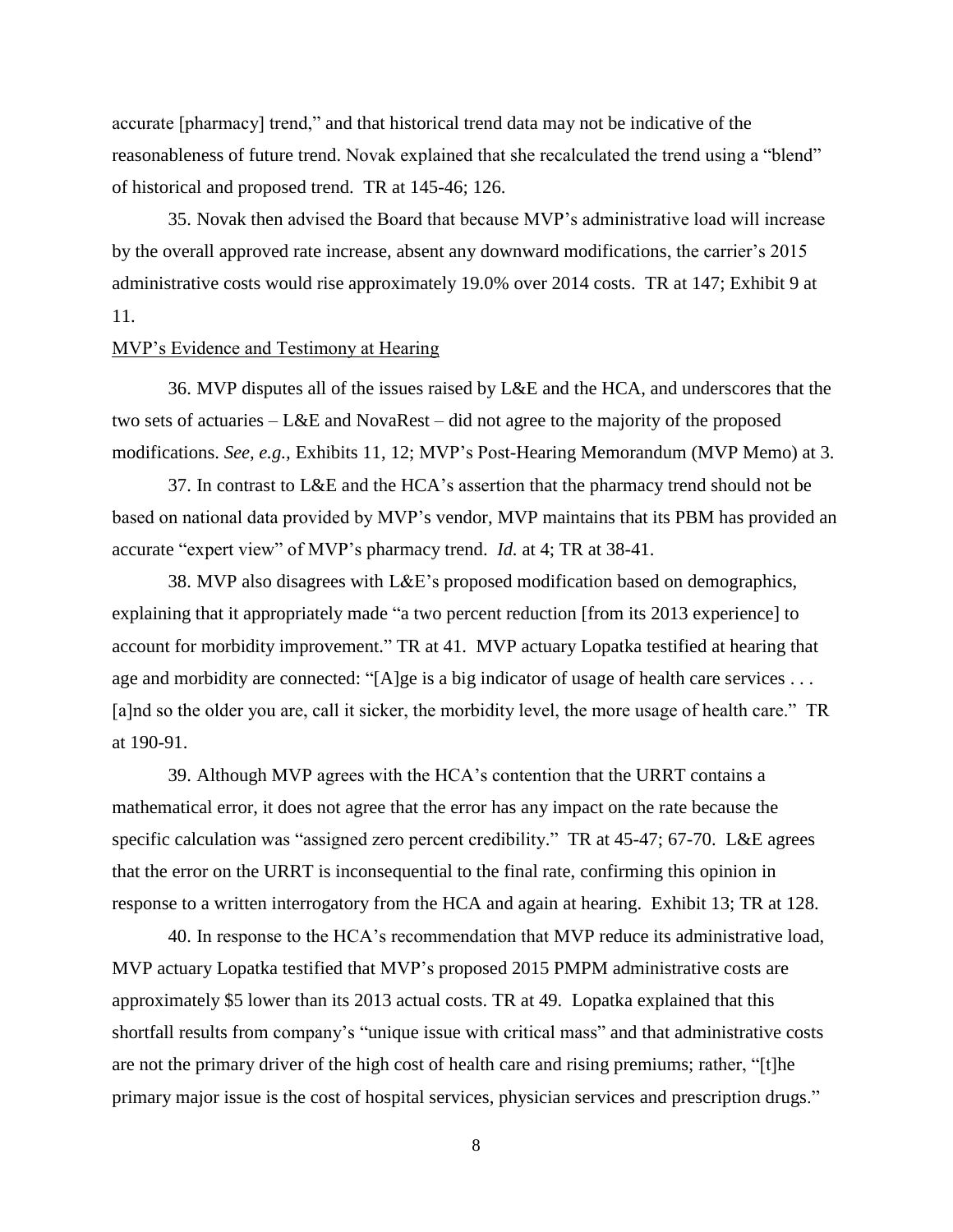TR at 84. Lopatka further explained: "[T]he last four years, we have lost money. We don't cover our costs. It's not all due to admin." TR at 85.

41. MVP is actively working to reduce its administrative costs, and for 2014 is focusing on "operational efficiencies." In 2014, the company laid off 100 full-time employees. *Id*. at 49- 50.

#### **Standard of Review**

1. The Board reviews rate filings to ensure that rates are not "excessive, inadequate or unfairly discriminatory," that they are affordable, promote quality care and access to health care, protect insurer solvency, and are not unjust, unfair, inequitable, misleading or contrary to Vermont law. 8 V.S.A. §§ 5104(a)(2); 4062(a)(2); GMCB Rule 2.000, *Rate Review*, §§ 2.301(b), 2.401. In addition, the Board takes into consideration changes in health care delivery, changes in payment methods and amounts, and other issues at its discretion. 18 V.S.A. § 9375(b)(6).

2. As part of its review, the Board will consider the Department's analysis and opinion on the impact of the proposed rate on the insurer's solvency and reserves. 8 V.S.A. §  $4062(a)(2)$ , (3). The Board shall also consider any public comments received on a rate filing. Rule 2.000, §2.201.

3. The burden falls on the insurer proposing a rate change to justify the requested rate. *Id*. § 2.104(c)

#### **Conclusions of Law**

## I. MVP's Proposed Pharmacy Trend, Supplied by its Pharmacy Benefit Manager, is Not a Reliable Indicator of the Pharmacy Trend for its Vermont Book of Business.

To arrive at its prescription drug trend, MVP used annual pharmacy trend factors split by generic, brand and specialty drugs based on national data provided by its new pharmacy benefit manager, CVS Caremark. TR at 112-14. According to MVP, it appropriately relied on its vendor's "expertise of what the pharmacy market will look like in 2015 and 2014." TR at 38.

At hearing, L&E actuary Jackie Lee testified concerning MVP's pharmacy trend calculation, stating:

[It is] a significant limitation to not be utilizing Vermont-specific data. . . . "[T]hat's where you're going to be delivering services, that's where you're going to be selling your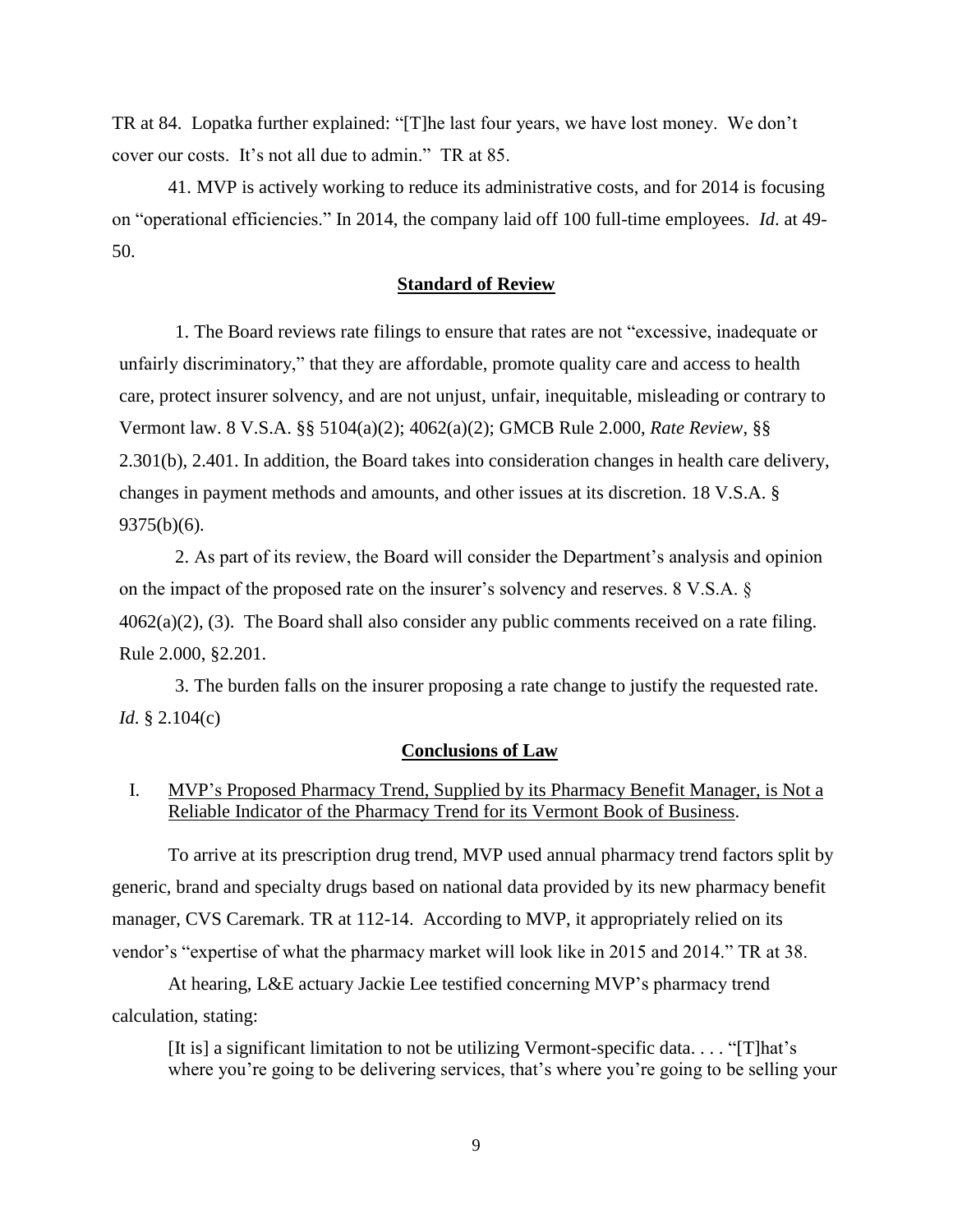products; you want to be as reflective as possible where you're going to be doing business. And using state-specific data is the best way to do that.

#### *Id.* at 114, 112.

Lee testified that L&E examined three years of historical pharmacy trend data as a "first pass" at determining whether MVP's proposed trend was reasonable, and concluded that due to factors such as the generic dispensing rate, drugs losing patents, and the change in pharmacy vendors, the historic data was not indicative of the future trend. Absent state-specific data, L&E reasoned that BCBSVT's 8.4% pharmacy trend – which L&E examined as part of its actuarial review of BCBSVT's 2015 exchange filing – "was the best source to go with." TR at 111-15; Exhibit 8 at 5.

The HCA's actuary, Donna Novak, agrees that MVP should not have solely relied on the national pharmacy trend data provided by its new PBM. TR at 144 ("The least accurate is using national data, national reports put out by consulting firms or PBMs.") Noting there is "a range of methodologies by which to calculate trend," Novak utilized a blend of weighted historic trend data and proposed trend, and concluded that using her methodology, the rate increase would be reduced by one-half of a percentage point. Exhibit 9 at 9-11.

We agree that MVP's vendor-supplied pharmacy trend – which does not take into account state-specific data – should not be used in the carrier's 2015 exchange rate development. We recognize, however, that there is scant data at this juncture from which MVP can develop a credible prescription drug trend based on the relatively small number of Vermonters enrolled in this new book of business. For that reason, we agree with L&E's recommendation that the 8.4% pharmacy trend developed by BCBSVT – the only other carrier in the exchange, with more than ten-fold MVP's membership – most accurately reflects the overall pharmacy trend in the Vermont marketplace.

L&E calculates that this modification reduces the proposed rate increase minimally, by approximately 0.1%.

### II. MVP Must Make an Adjustment to its Rate Calculation for the Change in Demographics.

L&E next recommends that MVP make an adjustment to its rate for the change in demographics based on age and gender. In response, MVP argues that it has already made an adjustment for morbidity that is inclusive of age, and that age and morbidity are not "mutually

10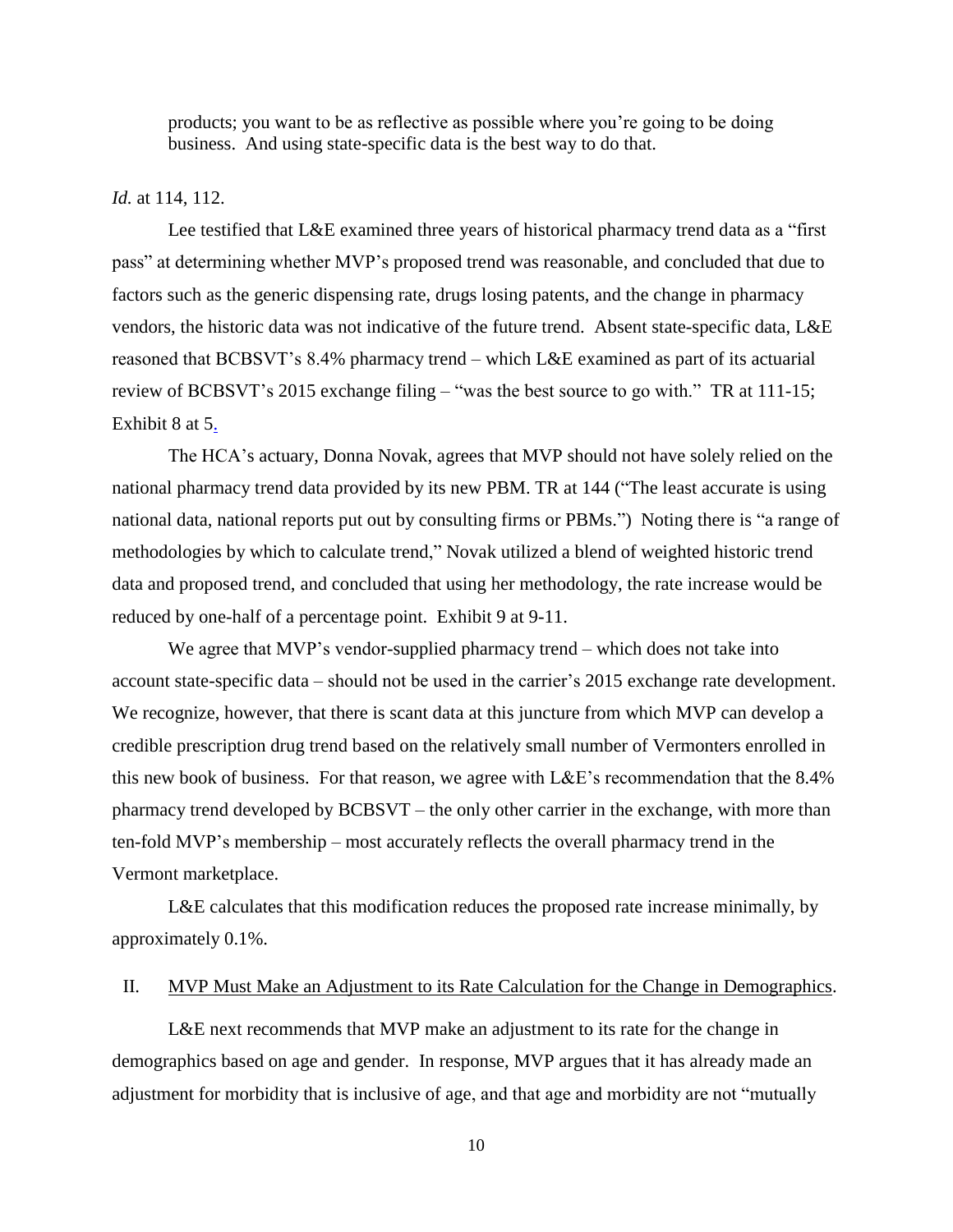exclusive" but instead "highly correlated." TR at 190-91; MVP Memo at 5 ("There is a high correlation between the two because as populations age they become less healthy . . . [age and morbidity] are not separate considerations.")

MVP's explanation that age and health status are not mutually exclusive misses the point. To comply with the ACA and with plan filing requirements, a carrier must treat demographics and morbidity as separate projection factors, and must separately adjust for each in the filing. *See, e.g.,* HHS, *Part III Actuarial Memorandum and Certification Instructions* (March 20, 2014) at 8-9 ("Changes to the Morbidity of the Population Insured," and "Changes in Demographics" listed as separate Projection Factors), *available at*

[http://www.serff.com/documents/plan\\_management\\_data\\_templates\\_2015/plan\\_management\\_da](http://www.serff.com/documents/plan_management_data_templates_2015/plan_management_data_template_2015_part3_actuarial_instructions.pdf) [ta\\_template\\_2015\\_part3\\_actuarial\\_instructions.pdf;](http://www.serff.com/documents/plan_management_data_templates_2015/plan_management_data_template_2015_part3_actuarial_instructions.pdf) Exhibit 8 at 5 (lack of demographic adjustment renders filing non-compliant with HHS definition of "index rate"). Because MVP uses its 2014 enrollment as the basis for its 2015 enrollment, it is reasonable to believe that reflecting the characteristics of the 2014 population would be appropriate, and that an adjustment is required.

Accordingly, the carrier should apply a demographic adjustment of 1.028, as outlined by  $L \& E$ .

### III. MVP Must Recalculate the Single Conversion Factor Using its 2014 Membership, Reducing the Factor From 1.165 to 1.098.

L&E next recommends that MVP adjust its single contract conversion factor, which MVP calculated based on its experience period (2013) claims data. L&E recommends that MVP instead use its April 2014 membership, which it believes is more representative of MVP's population since it is the basis for the 2015 projection population.

In light of the unavailability of sufficient, reliable claims data, we agree with L&E that the April 2014 membership, albeit a "snapshot" of enrollment, is a more accurate indicator of MVP's projected 2015 enrollment distribution than is MVP's 2013 claims data. *See* TR at 121 (Actuary Lee testifies that "[h]ealth claims experience takes a fair amount for time to be collected and then mature. And as of April 2014 it is pretty optimistic that they even had data available through March of 2015 . . . membership is . . . much more concrete.") Indeed, as we observed earlier in this decision, MVP anticipates that its 2015 enrollment will be relatively the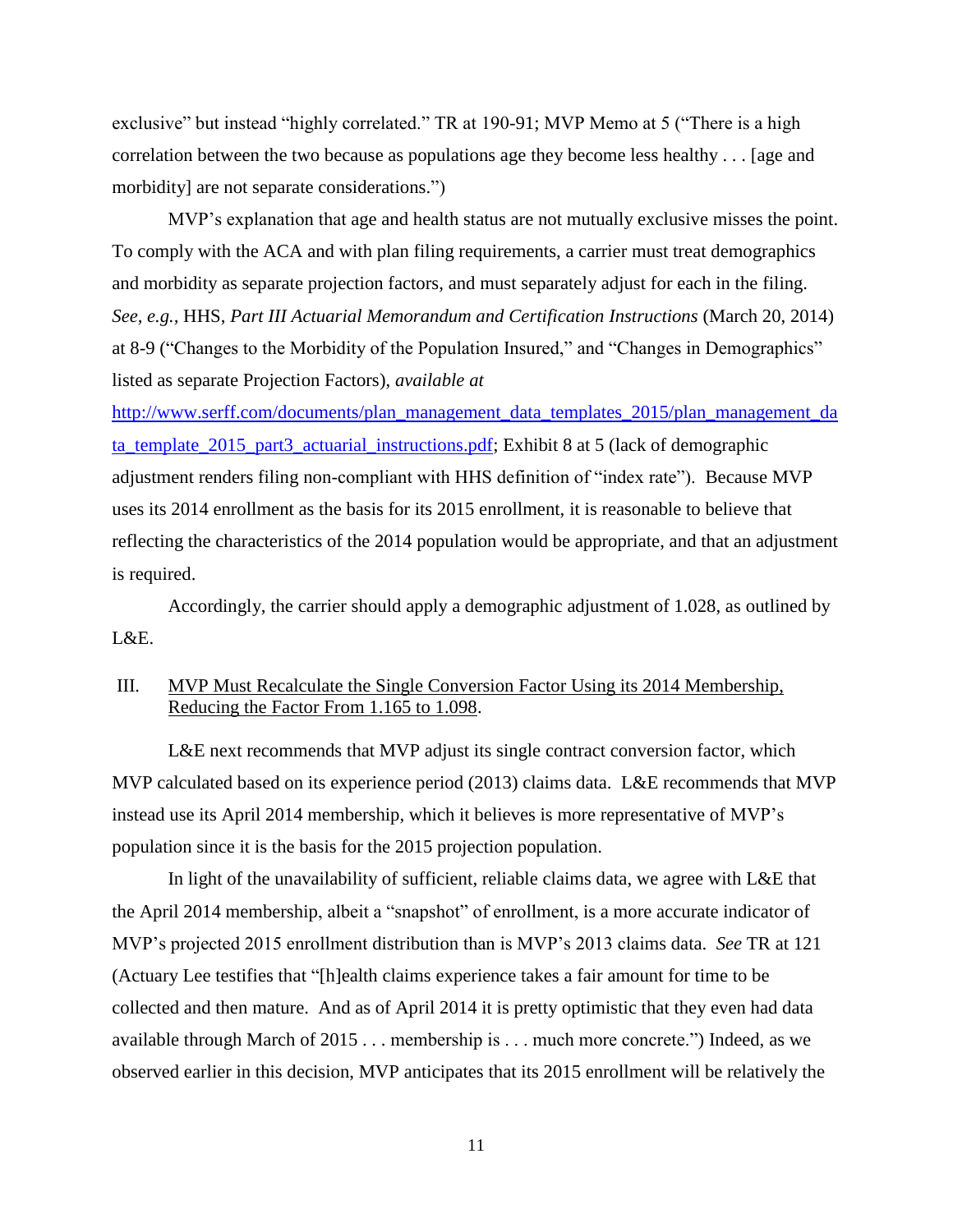same as its 2014 enrollment. Thus, in accordance with L&E's recommendation, the single conversion factor should be reduced from 1.165 to 1.098.

### IV. The Reporting Error in MVP's Uniform Rate Review Template (URRT) Does Not Affect its Rate Development or Render the Manual Rate Incorrect.

The HCA's expert witness, Donna Novak, maintains that a reporting error in MVP's federal form URRT results in an incorrect calculation of its manual rate. MVP concedes that its URRT was completed improperly and contains an error, but does not agree that the error has any effect on its ultimate rate calculation.

Here, we rely on the credible testimony at hearing and the expert opinion of our actuaries and conclude that there is no error in the manual rate. As an initial matter, L&E thoroughly reviewed the rate request in the two-month period after it was filed, and did not determine that the manual rate was incorrectly calculated. *See* Exhibit 8. After the HCA submitted its report asserting there was a manual rate error, L&E was asked by the HCA to specifically consider and address whether the manual rate was incorrectly calculated, and confirmed that it was not, notwithstanding its agreement that MVP made a reporting error in the URRT. Exhibit 13, 12. At hearing, after listening to MVP's actuary testify that the error in the URRT had no effect on the rate and was assigned no credibility, TR at 67-69, L&E again confirmed that MVP did not make an error in its manual rate. TR at 128.

Based on the totality of the evidence and testimony, we are satisfied that MVP's reporting error had no impact on its rate calculation. However, in accordance with L&E's analysis and MVP's acknowledgement of the reporting error, we require that the error "be corrected in the final URRT submission." Exhibit 13, ¶ 2.

# V. We Decline the HCA's Recommendation to Order MVP to Reduce its Administrative Load at this Time.

The HCA recommends that this Board order MVP to reduce its administrative costs, which it maintains will rise approximately 19% if the Board approves MVP's rate request of 15.4%. Exhibit 9 at 11-12. The HCA contends that MVP has not provided any evidence "that its administrative load is actually increasing at the same rate as other drivers of its premium rates." HCA Post-Hearing Memorandum at 4-5. In contrast, L&E has advised the Board that it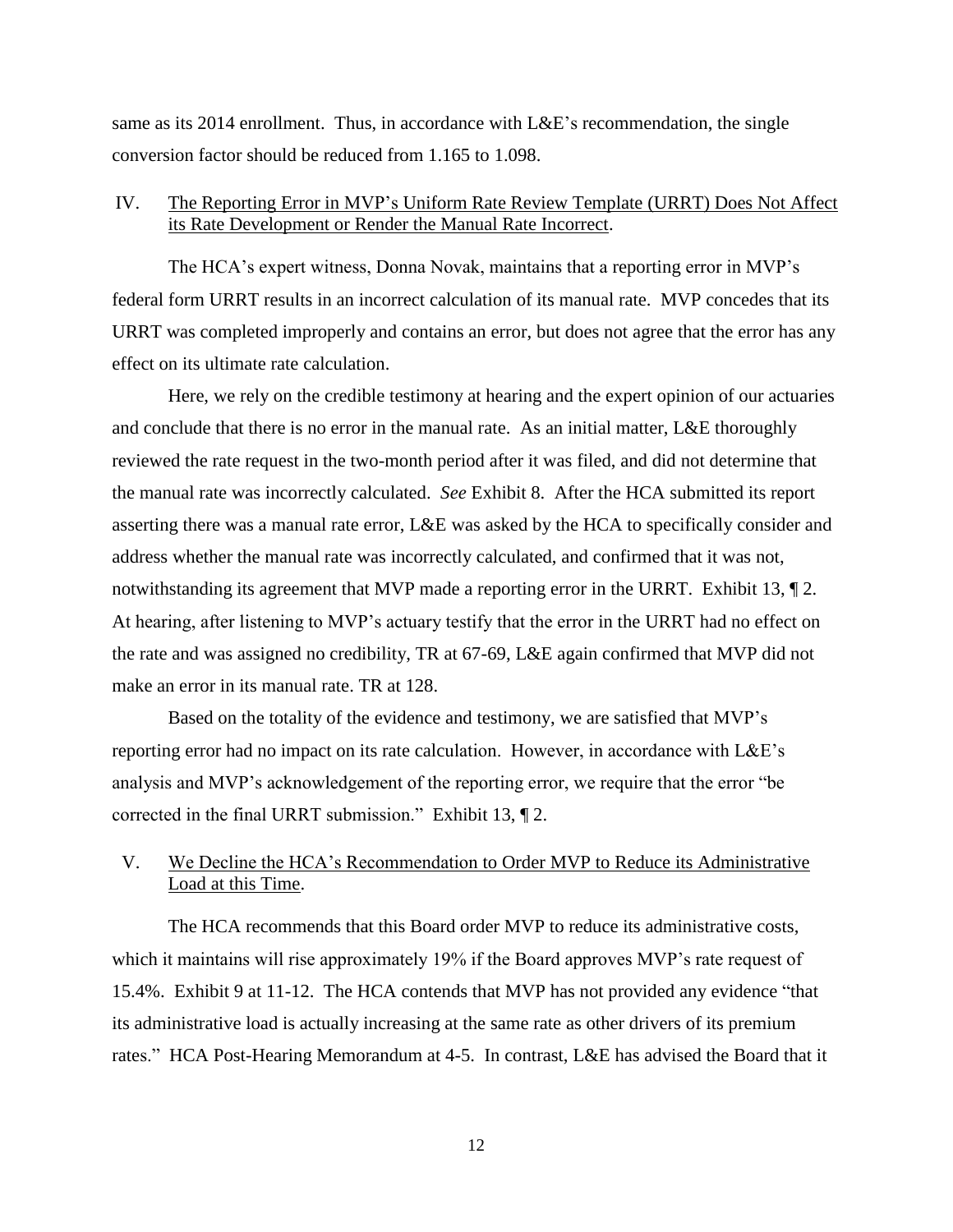finds MVP's administrative expense changes "reasonable and appropriate." Exhibit 8 at 6; TR 128-29.

MVP actuary Lopatka addressed the issue at hearing, testifying that MVP does not collect adequate premium dollars from its Vermont membership to cover its administrative expenses. Rather, the company's 2013 supplemental health care exhibit, a statutory filing, shows that its PMPM administrative cost was \$45.58, approximately \$5 more than what MVP proposes for the current filing. TR at 49. According to Lopatka, MVP is working towards lowering its costs by making its operations more efficient, has reviewed its contracts with vendors and consultants, and in the process of reorganization has laid off 100 full-time employees. *Id*. at 49-50. Lopatka attributes MVP's current inability to cover its administrative costs the carrier's "unique issue with critical mass," and emphasizes that administrative cost is not the major driver of escalating health care costs: "The primary major issue is the cost of hospital services, physician services and prescription drugs." *Id*. at 84.

Based on the evidence and testimony presented at hearing, we agree with our actuaries that MVP's 9.5% administrative load is appropriate at this time, and decline to modify it downward. While we agree with the HCA that lowering this rate component would make the rate more affordable – reducing *any* rate component would do the same – MVP's hearing testimony demonstrated to this Board that the company is actively seeking ways to trim its administrative expenses so that it may remain competitive in the health insurance marketplace.<sup>10</sup>

# VI. Based on MVP's Strong Financial Health, the Carrier Should Reduce its Contribution to Surplus from 1.5% to 1.0%.

Last, we consider the HCA's suggestion that MVP's strong financial health allows for a 0.5% reduction of its contribution to surplus. For several reasons, we agree.

First, as discussed in the Department's solvency opinion and analysis, MVP is domiciled in New York State, which has the primary responsibility for assessing its solvency. MVP's Vermont operations are a small part of its overall business; its holding company operations in Vermont account for only 5.3% of its total premium earned. Exhibit 7. The Department has consulted with insurance regulators in New York, and neither state foresees that the current rate

l

 $10$  In an effort to limit the amount insurers can spend on administrative costs and profit, the ACA requires that health insurers spend at least 80% of premium dollars on medical care – the Medical Loss Ratio (MLR) rule – or issue rebates to plan enrollees. Though not determinative of our decision here, we note that MVP has complied with the MLR rule, and has not been required to provide rebates to its customers.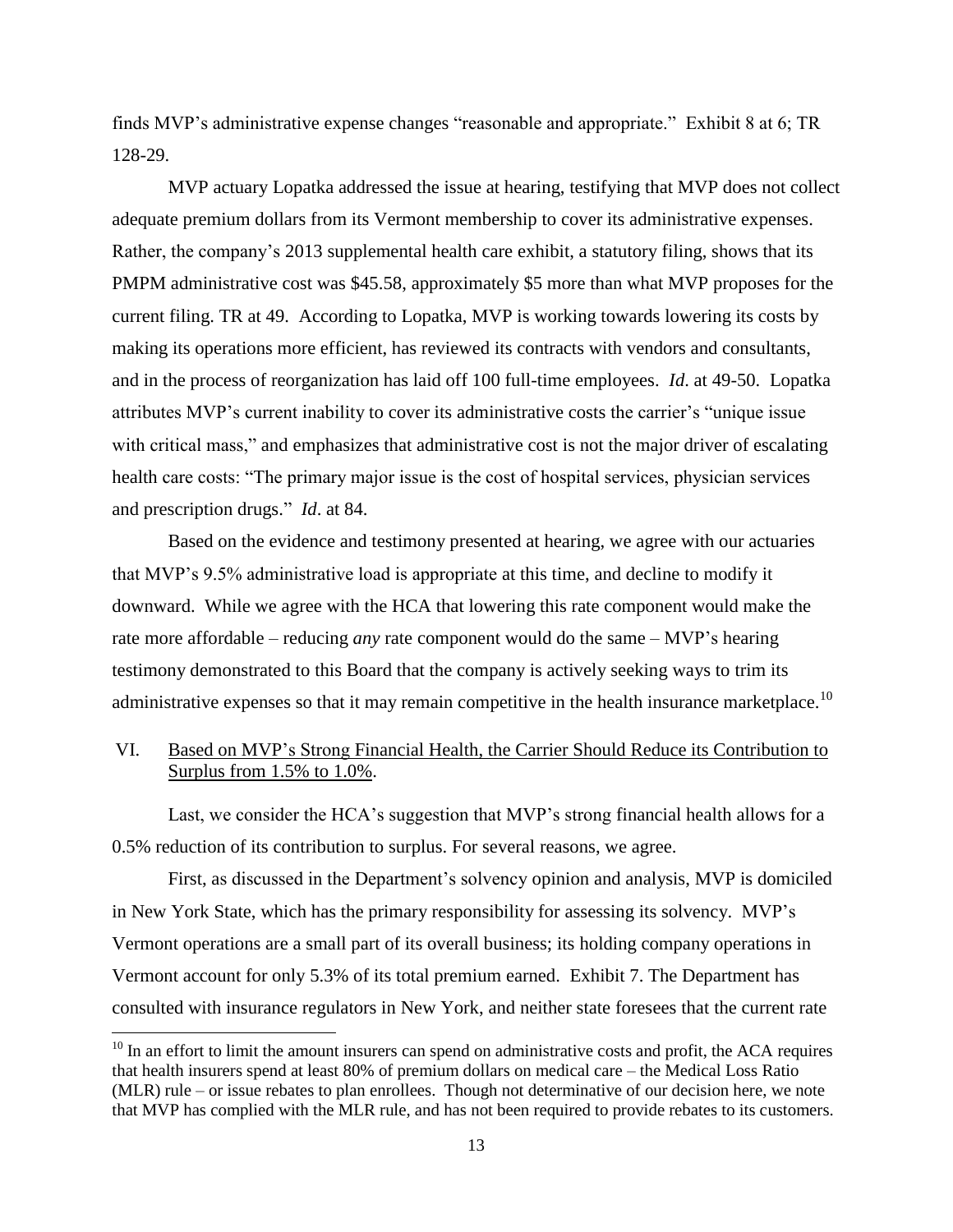filing, as proposed, poses any measurable risk to MVP's solvency. Exhibit 7. Given the relatively small percentage of overall business affected by this filing, we believe that a 0.5% reduction in the contribution to surplus in this particular book of business will have minimal impact on the company's overall solvency.

Next, this view is consistent with MVP testimony that its several entities' solvency must be considered "holistically," TR at 80 (Lopatka testimony), and leaves a reasonable 1.0% surplus contribution intact. $^{11}$ 

Finally and most importantly, reducing the contribution to surplus from 1.5% to 1.0% makes the rate more affordable for Vermonters, who are most directly impacted by each increase in the cost of health care premiums. This reduction strikes an appropriate balance between our statutory charge to determine whether rates are affordable, while protecting the solvency of insurers. 8 V.S.A. § 4062(a)(3).

### **Conclusion**

This is the second year that we have reviewed Vermont Health Connect insurance rates, and again we face the challenge of balancing the goal of affordability for Vermonters with the responsibility of ensuring that issuers in this marketplace can continue to offer quality, necessary health insurance coverage to our citizens. We have reached our decision after consideration of all the evidence and testimony, the opinions of concerned Vermonters, and careful deliberation.

Based on our discussion above, we modify the proposed 15.4% average annual increase downward as outlined in this decision, to 10.9%.

#### **Order**

Based on the reasons discussed above, the Board orders that MVP modify its 2015 Vermont Health Connect Rate Filing, and then approves the filing. Specifically, MVP shall (1) reduce its pharmacy trend from 9.0% to 8.4%; (2) apply a demographic adjustment factor of 1.028; (3) reduce the single contract conversion factor from 16.5% to 9.8%, and (4) reduce the contribution to surplus from 1.5% to 1.0%.

 $\overline{\phantom{a}}$ 

 $11$  We note that this result is consistent with our decision in Docket no. GMCB 018-14-rr, also issued today, regarding BCBSVT's exchange filing, in which we approved a 1.0% contribution to surplus.